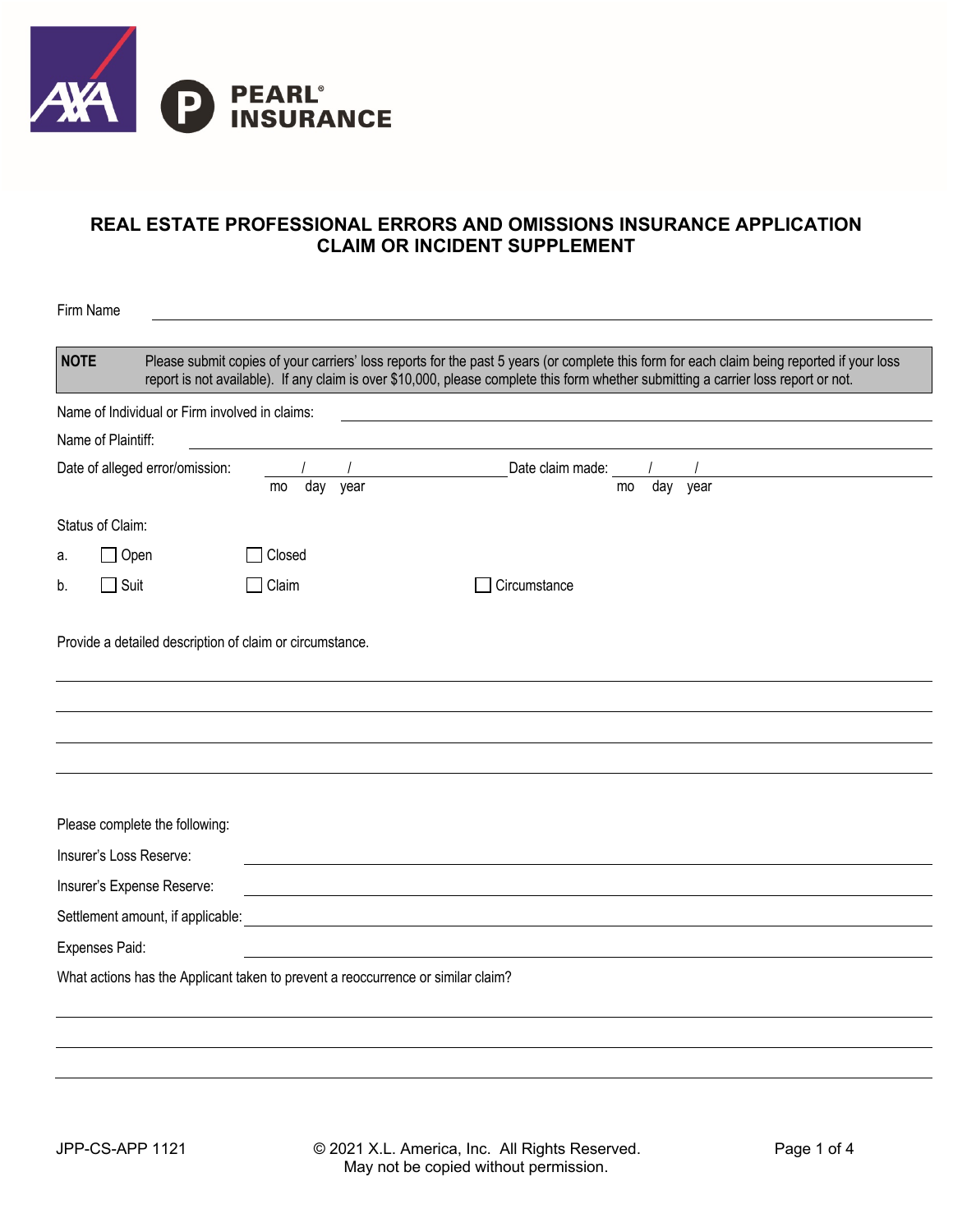## **APPLICANT FRAUD WARNINGS**

**NOTICE TO ALABAMA APPLICANTS:** Any person who knowingly presents a false or fraudulent claim for payment of a loss or benefit or who knowingly presents false information in an application for insurance is guilty of a crime and may be subject to restitution fines or confinement in prison, or any combination thereof.

**NOTICE TO ARKANSAS APPLICANTS:** Any person who knowingly presents a false or fraudulent claim for payment of a loss or benefit or knowingly presents false information in an application for insurance is guilty of a crime and may be subject to fines and confinement in prison.

**NOTICE TO CALIFORNIA APPLICANTS: All applications for liability insurance and all claim forms:** For your protection California law requires the following to appear on this form: Any person who knowingly presents false or fraudulent information to obtain or amend insurance coverage or to make a claim for the payment of a loss is guilty of a crime and may be subject to fines and confinement in state prison.

**NOTICE TO COLORADO APPLICANTS: It is unlawful to knowingly provide false, incomplete, or misleading facts or information to an insurance company for the purpose of defrauding or attempting to defraud the company. Penalties may include imprisonment, fines, denial of insurance and civil damages. Any insurance company or agent of an insurance company who knowingly provides false, incomplete, or misleading facts or information to a policyholder or claimant for the purpose of defrauding or attempting to defraud the policyholder or claimant with regard to a settlement or award payable from insurance proceeds shall be reported to the Colorado Division of Insurance within the Department of Regulatory Agencies.**

**NOTICE TO DISTRICT OF COLUMBIA APPLICANTS: WARNING:** It is a crime to provide false or misleading information to an insurer for the purpose of defrauding the insurer or any other person. Penalties include imprisonment and/or fines. In addition, an insurer may deny insurance benefits if false information materially related to a claim was provided by the applicant.

**NOTICE TO FLORIDA APPLICANTS:** Any person who knowingly and with intent to injure, defraud, or deceive any insurer files a statement of claim or an application containing any false, incomplete, or misleading information is guilty of a felony of the third degree.

**NOTICE TO KANSAS APPLICANTS:** A "fraudulent insurance act" means an act committed by any person who, knowingly and with intent to defraud, presents, causes to be presented or prepares with knowledge or belief that it will be presented to or by an insurer, purported insurer, broker or any agent thereof, any written, electronic, electronic impulse, facsimile, magnetic, oral, or telephonic communication or statement as part of, or in support of, an application for the issuance of, or the rating of an insurance policy for personal or commercial insurance, or a claim for payment or other benefit pursuant to an insurance policy for commercial or personal insurance that such person knows to contain materially false information concerning any fact material thereto; or conceals, for the purpose of misleading, information concerning any fact material thereto.

**NOTICE TO KENTUCKY APPLICANTS:** Any person who knowingly and with intent to defraud any insurance company or other person files an application for insurance containing any materially false information or conceals, for the purpose of misleading, information concerning any fact material thereto commits a fraudulent insurance act, which is a crime.

**NOTICE TO LOUISIANA APPLICANTS:** Any person who knowingly presents a false or fraudulent claim for payment of a loss or benefit or knowingly presents false information in an application for insurance is guilty of a crime and may be subject to fines and confinement in prison.

**NOTICE TO MAINE APPLICANTS:** It is a crime to knowingly provide false, incomplete or misleading information to an insurance company for the purpose of defrauding the company. Penalties may include imprisonment, fines, or denial of insurance benefits.

**NOTICE TO MARYLAND APPLICANTS:** Any person who knowingly or willfully presents a false or fraudulent claim for payment of a loss or benefit or who knowingly or willfully presents false information in an application for insurance is guilty of a crime and may be subject to fines and confinement in prison.

**NOTICE TO NEW JERSEY APPLICANTS:** Any person who includes any false or misleading information on an application for an insurance policy is subject to criminal and civil penalties.

JPP-CS-APP 1121 © 2021 X.L. America, Inc. All Rights Reserved. Page 2 of 4 May not be copied without permission.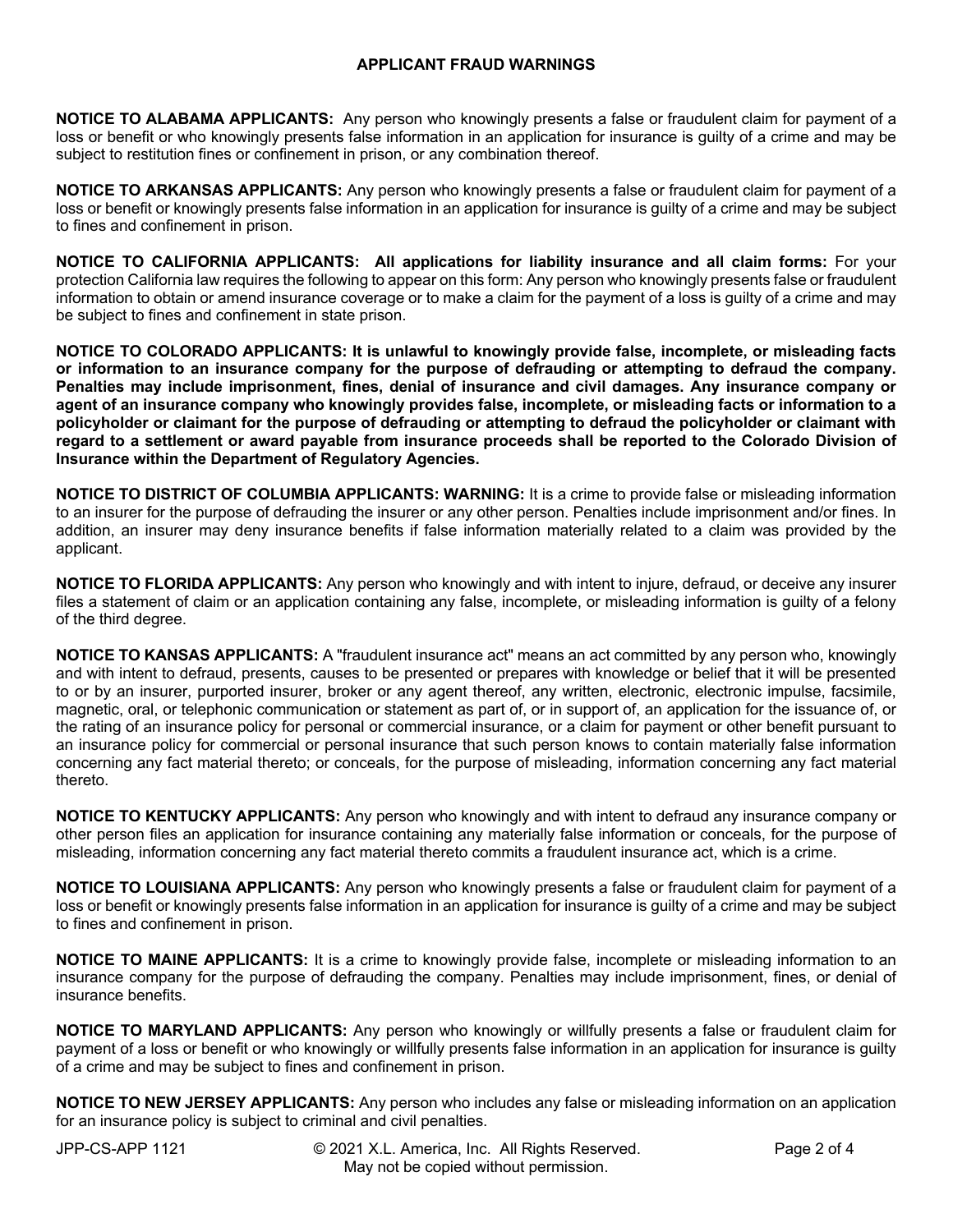**NOTICE TO NEW MEXICO APPLICANTS:** ANY PERSON WHO KNOWINGLY PRESENTS A FALSE OR FRAUDULENT CLAIM FOR PAYMENT OF A LOSS OR BENEFIT OR KNOWINGLY PRESENTS FALSE INFORMATION IN AN APPLICATION FOR INSURANCE IS GUILTY OF A CRIME AND MAY BE SUBJECT TO CIVIL FINES AND CRIMINAL PENALTIES.

**NOTICE TO OHIO APPLICANTS:** Any person who, with intent to defraud or knowing that he is facilitating a fraud against an insurer, submits an application or files a claim containing a false or deceptive statement is guilty of insurance fraud.

**NOTICE TO OKLAHOMA APPLICANTS: WARNING:** Any person who knowingly, and with intent to injure, defraud or deceive any insurer, makes any claim for the proceeds of an insurance policy containing any false, incomplete or misleading information is guilty of a felony.

**NOTICE TO PENNSYLVANIA APPLICANTS:** Any person who knowingly and with intent to defraud any insurance company or other person files an application for insurance or statement of claim containing any materially false information or conceals for the purpose of misleading, information concerning any fact material thereto commits a fraudulent insurance act, which is a crime and subjects such person to criminal and civil penalties.

**NOTICE TO PUERTO RICO APPLICANTS: Any person who knowingly and with the intention of defrauding presents false information in an insurance application, or presents, helps, or causes the presentation of a fraudulent claim for the payment of a loss or any other benefit, or presents more than one claim for the same damage or loss, shall incur a felony and, upon conviction, shall be sanctioned for each violation by a fine of not less than five thousand dollars (\$5,000) and not more than ten thousand dollars (\$10,000), or a fixed term of imprisonment for three (3) years, or both penalties. Should aggravating circumstances [be] present, the penalty thus established may be increased to a maximum of five (5) years, if extenuating circumstances are present, it may be reduced to a minimum of two (2) years.**

**NOTICE TO RHODE ISLAND APPLICANTS:** Any person who knowingly presents a false or fraudulent claim for payment of a loss or benefit or knowingly presents false information in an application for insurance is guilty of a crime and may be subject to fines and confinement in prison.

**NOTICE TO TENNESSEE APPLICANTS:** It is a crime to knowingly provide false, incomplete or misleading information to an insurance company for the purpose of defrauding the company. Penalties include imprisonment, fines and denial of insurance benefits.

**NOTICE TO VIRGINIA APPLICANTS:** It is a crime to knowingly provide false, incomplete or misleading information to an insurance company for the purpose of defrauding the company. Penalties include imprisonment, fines and denial of insurance benefits.

**NOTICE TO WASHINGTON APPLICANTS:** It is a crime to knowingly provide false, incomplete or misleading information to an insurance company for the purpose of defrauding the company. Penalties include imprisonment, fines and denial of insurance benefits.

**NOTICE TO WEST VIRGINIA APPLICANTS:** Any person who knowingly presents a false or fraudulent claim for payment of a loss or benefit or knowingly presents false information in an application for insurance is guilty of a crime and may be subject to fines and confinement in prison.

**NOTICE TO ALL OTHER STATES:** Any person who knowingly and willfully presents false information in an application for insurance may be guilty of insurance fraud and subject to fines and confinement in prison. (In Oregon, the aforementioned actions may constitute a fraudulent insurance act which may be a crime and may subject the person to penalties).

**NOTICE TO NEW YORK APPLICANTS:** Any person who knowingly and with intent to defraud any insurance company or other person files an application for insurance or statement of claim containing any materially false information, or conceals for the purpose of misleading, information concerning any fact material thereto, commits a fraudulent insurance act, which is a crime, and shall also be subject to a civil penalty not to exceed five thousand dollars and the stated value of the claim for each such violation.